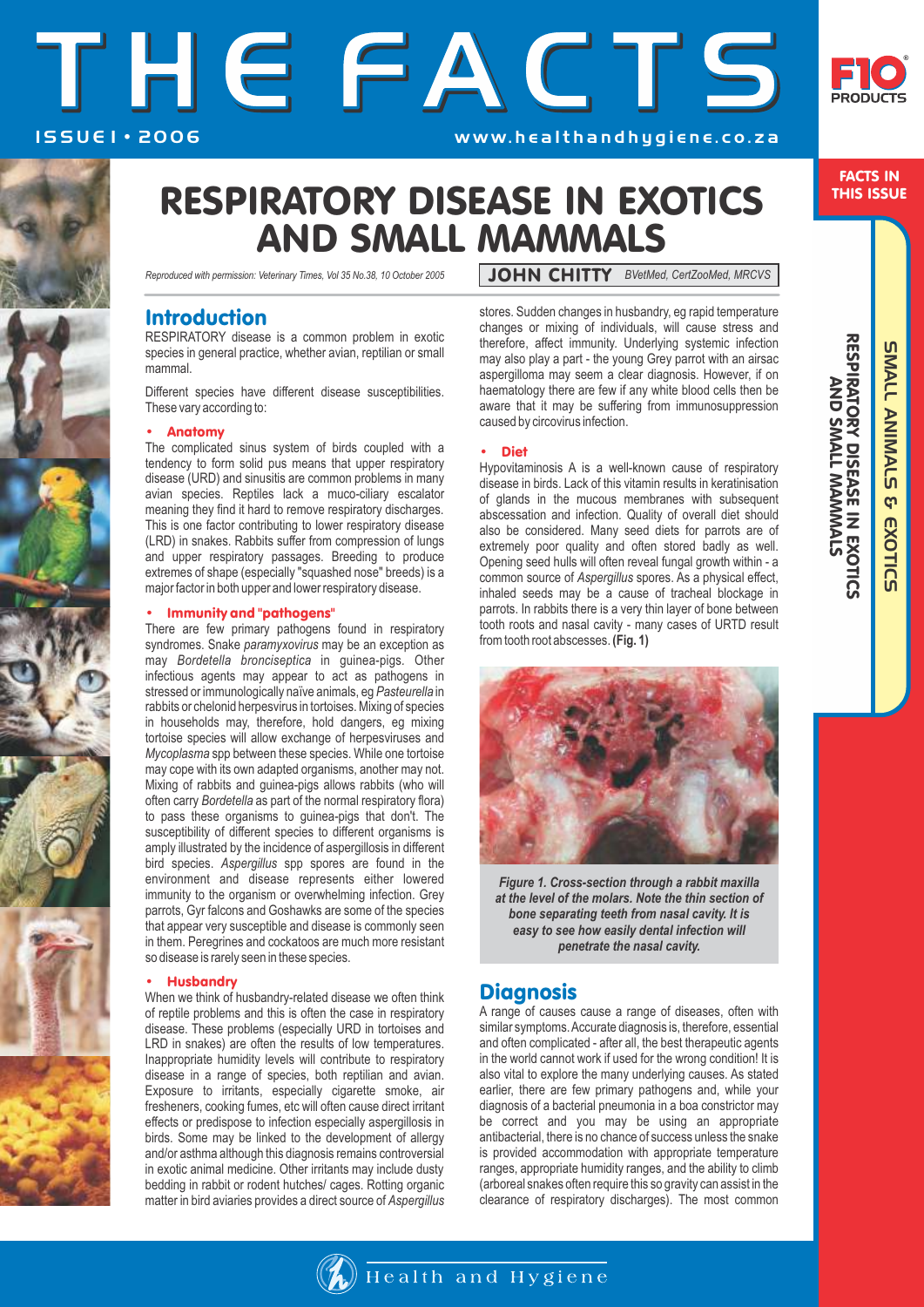

question asked in exotics practice is not so much "what has it got?", but "why has it got it?"

The following are often required as part of a comprehensive respiratory investigation:

#### • History/signalment

This often provides many of the clues as to "why". Full details of husbandry and diet are required.

### • Clinical examination

Some cases are easy to pick as respiratory problems there may be abscesses in the nasal area or an obvious oculo-nasal discharge **(Fig 2)**. Alternatively dyspnoea or cyanosis may be easily identified. However, it must be remembered that many of these species have a great respiratory "reserve" so advanced disease may be present without obvious effects on respiration. Instead, generalised signs may be present - weight loss, malaise or simple failure to thrive may all be linked to LRTD in many species. Rabbits and rodents may have very extensive lung abscessation without any obvious signs at all - until you anaesthestise them! Auscultation is, of course, essential. However, it is extremely hard to perform in reptiles (and impossible in chelonia!) due to the scales. Damping these sounds by auscultating through a damp cloth applied to the skin. However, this does considerably reduce the sensitivity of the technique and electronic stethoscopes may be more sensitive as scale sounds can, to some extent, be filtered out. In birds auscultation should be performed over a range of sites around the body to detect airflow through the lungs and the airsacs. It is also important in smaller species to use an appropriate size stethoscope paediatric or infant scopes are invaluable!



*Figure 2. Some diagnoses are easier than others. It is plain that this lorikeet has a greatly distended sinus. However, underlying factors as well as infectious agents must be evaluated - this can be difficult to cure.* 

#### • Further investigation

Almost always necessary and many tests may be required. The following should be considered:

## Radiography

The mainstay of respiratory diagnosis, especially for LRTD. It is important to use at least two views at 90º to each other- in the case of reptiles this means horizontal beam lateral or cranio-caudal views of the lung fields as well as the easier dorso-ventral views. Anaesthesia is often essential to allow accurate positioning. **(Fig 3)**.

## Endoscopy

An essential in avian medicine! Aside from allowing visualisation of the



*Figure 3. Aspergilloma in the air sacs of a grey parrot. Note the large consolidated area. Therapy will typically take six to eight months using a combination of systemic antifungals, nebulisation and surgery.*

upper respiratory passages (via nares or choana **(Fig 4)**) trachea and syrinx a small rigid scope is vital for assessment of the lower tract by insertion into an airsac. Aside from direct visualisation, endoscopy allows direct sampling from lesions and is a much more sensitive technique than radiography. Don't feel, however, that endoscopy is restricted to avian medicine. It is an excellent technique in reptiles (direct penetration and assessment of lung field in chelonia **(Figs 5a & b)**) or snakes as well as upper respiratory investigations, and small mammals where it is rhinoscopy and tracheoscopy are excellent tools. In terms of therapy this technique allows abscesses to be opened and drugs to be applied directly to lesions.



*Figure 4. Endoscopy of the choanal slit of a grey parrot.*



*Figure 5a. This Hermanns tortoise has pneumonia with consolidated lungs. A hole is drilled in the carapace over the consolidated area (as determined by radiography).*



*Figure 5b. An endoscope can be inserted to visualise and sample the affected areas. The hole is also useful to allow entry of drugs during nebulisation. Between treatments it is covered with a wet-to-dry dressing. At the end of therapy it is covered with epoxy resin and allowed to heal.*

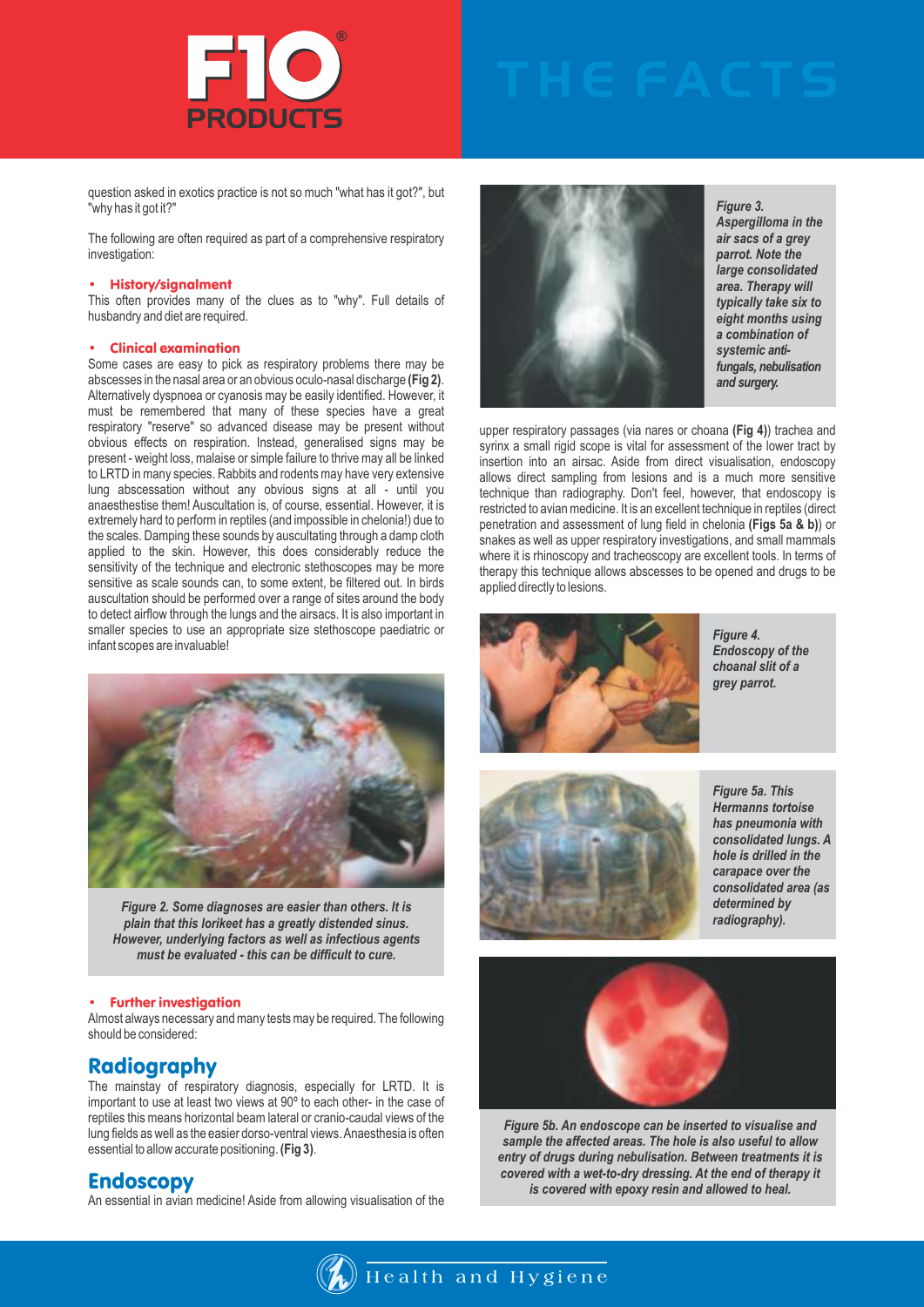

## Cytology and bacteriology/ sensitivity

The upper respiratory tract can be sampled directly via nares or choana (in birds/ reptiles) while tracheal or lung washes are very valuable tools in all species. Endoscopy will often allow direct sampling of lesions giving more precise results especially for abscessated lesions.

## Haematology/biochemistry

These provide little direct help in diagnosis of respiratory disease. However, they will give an idea of systemic response to infection, underlying immunosuppression or underlying disease. The latter is important in the tortoise with URTD where respiratory symptoms are often the result of recrudescence of infection in a run-down tortoise haematology will often show lowered white blood cell counts and biochemistry may reveal signs of dehydration, follicular stasis or renal/liver disease. Serology may be useful in some species, especially paramyxovirus in snakes or *Encephalitozoon cuniculi* in rabbits.

## Newer tools

MRI and CT are proving to be of great value where accessible. Hopefully increased availability will allow more patients to benefit.Obviously many of these investigations require general anaesthesia and this may constitute a risk in the animal with respiratory compromise. Agents should be chosen that are easily reversed and cause minimal respiratory or cardiovascular compromise. Oxygen must always be provided and mechanical ventilation is frequently necessary. Accurate and constant monitoring is vital and we have found capnography to be an excellent tool.

## **Therapy**

Naturally, therapy should be based on diagnosis. However, therapy may have to be initiated before some test results are available or to stabilise a patient too critical to allow full investigation at that stage. An ideal preliminary therapy should have the following characteristics:

- broad-spectrum activity against a range of infectious agents;
- correction of underlying husbandry defects;
- provide physical relief of symptoms and support of respitory membranes;
- removal of obstructions and relief of dyspnoea; and
- be non-irritant and non-stressful to the patient.

## Underlying factors

As described earlier there are many potential underlying factors. These will, hopefully, be identified at examination and during history-taking. Stressors should be removed, as should obvious causes of respiratory irritation. Hospitalisation should be tailored to provide correct temperature and humidity for the species being treated. Snakes should be provided with space to stretch out and, if necessary, to climb. Coupage of snakes allows for physical removal of discharges in the absence of a mucociliary escalator.

## **Systemic**

Broad-spectrum antibiotics are frequently used, however they are rarely effective on their own, especially when abscessation is present or where the main infectious agent is non-bacterial. However, they may be useful where there is a risk of systemic invasion of bacteria or where bacterial infection may be a complicating factor of a fungal or viral infection.

It may also be deemed un-necessary to use systemic antibiosis in URTD where there are no systemic signs, especially as penetration of drugs into the upper respiratory tract may be poor. Antibiotic choice is based ideally on culture and sensitivity but, initially, is based on likely pathogens in that species and tolerance of drug in that species - rabbits and rodents being cases where antibiotic choice may be restricted. It is, of course, very tempting to reach straight for the fluoroquinolone - they are comparatively

safe, broad-spectrum and penetrate well into the respiratory tract. However, other anti-bacterials are also useful eg oxytetracycline or potentiated sulphonamides and may be more appropriate where there is abscessation.

Where fungal disease is suspected, itraconazole or terbinafine are extremely useful. It is worth remembering that some Grey parrots appear very sensitive to itraconazole so it is worth avoiding this drug in this species.

Other systemic agents with potential effects on the respiratory system, eg bronchodilators or diuretics have not been properly evaluated in exotic species although in individual cases may be of some benefit to the individual patient.

Corticosteroids may be extremely useful in cases of asthma or respiratory irritation. However, they may also cause profound immunosuppression and a diabetes mellitus-like syndrome in birds. Their use, therefore, must be restricted to cases where it is felt there is no evidence of infectious disease (especially not zoonotic disease a corticosteroid dose is very likely to induce shedding of *Chlamydophila psittaci* in a carrier even if it is not the immediate cause of disease at that time) and ultra-short acting agents only should be used.

Non-steroidal anti-inflammatory agents may be of use in reducing pulmonary inflammation over the longer term in a range of species.

## Nasal/ Sinus Flushing

Nasal or sinus flushing is extremely useful in many exotic species. It enables instillation of an antimicrobial directly into the site of infection and will also enable physical flushing of pus and debris and the clearing of nares that may provide a "feelgood" factor. This may be vital in rabbits that have great difficulty in mouth-breathing so may become very distressed if the nasal passages are blocked. Part of the flushing process involves the physical unplugging of the nares and this in itself is often useful.

Almost any non-irritant anti-microbial solution may be used. Amixture of 1ml 2.5 per cent injectable enrofloxacin diluted in 20ml saline is appropriate for a 1kg bird. In tortoise URTD 0.1ml oxytetracycline injectable solution may be flushed into each nostril.

We have now started using a new disinfectant agent from South Africa called F10SC (Health & Hygiene Pty). This is a mixture of disinfectant agents providing a very broad-spectrum of activity against a range of potential agents. When used at a 1:250 dilution it appears to cause little or no irritation to the mucous membranes (it was initially used for the sterilisation of drip lines and catheters). In our clinic we have used it in the following manner for URTD:

## • Sinus flush in birds

A1:250 dilution of F10SC is used at a rate of approximately 20ml/kg **(Fig 6)**. It is drawn up into a syringe without a needle. The bird is restrained and held upside-down over a sink. The syringe is held flush against a nostril and the mixture forcibly pushed into the nare. It should flow through the sinuses exiting via the nares, choanal slit and conjunctivae.



*Figure 6. Sinus flush of a grey parrot with upper respiratory tract disease.*